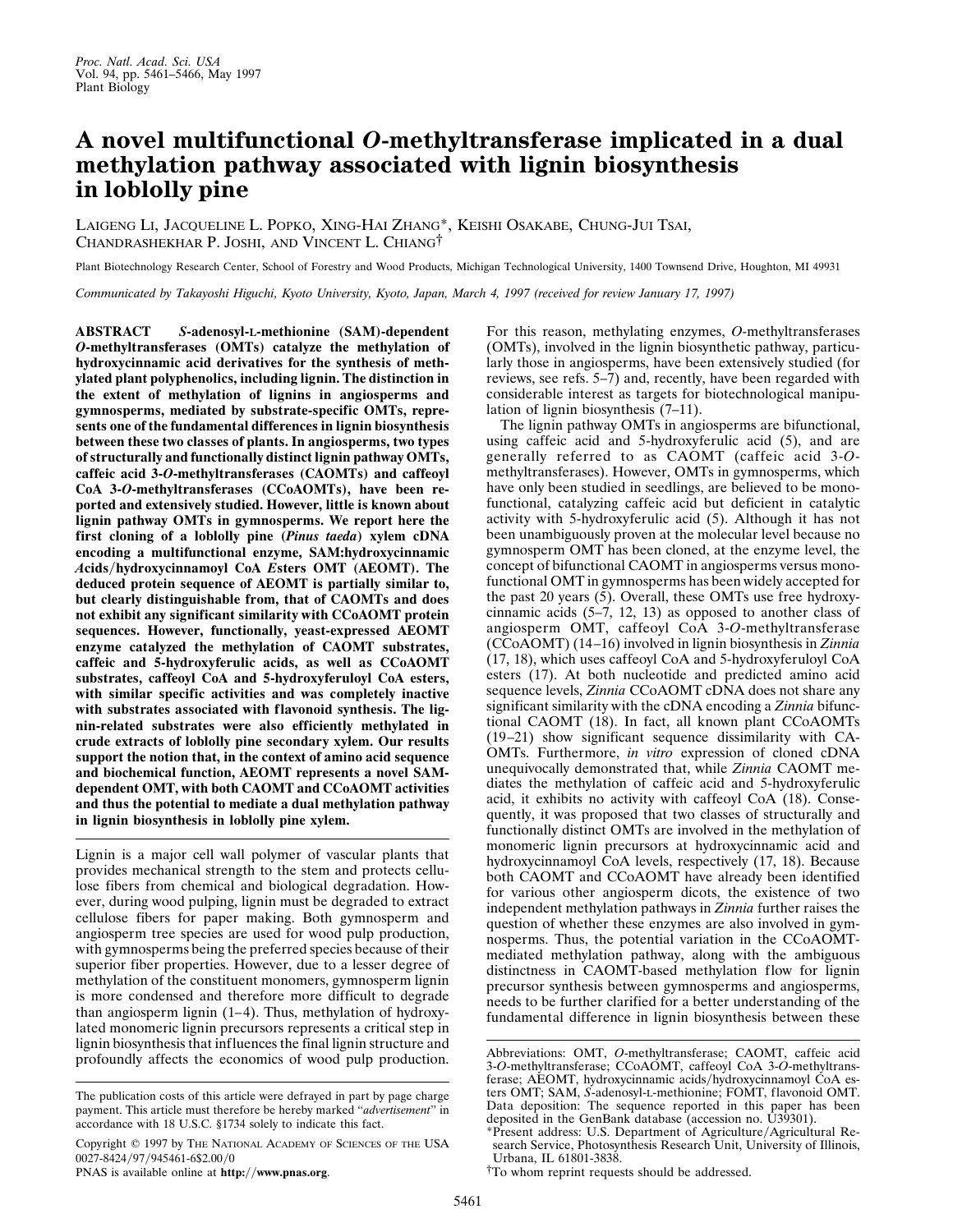two classes of plants. Moreover, the verification of either or both methylation pathways for lignin precursor synthesis in gymnosperms is particularly important to the establishment of effective approaches to future genetic engineering of methoxyl-enriched lignin in gymnosperms.

We report here the isolation of a loblolly pine (*Pinus taeda*) differentiating xylem cDNA encoding a multifunctional OMT, hydroxycinnamic acids/hydroxycinnamoyl CoA esters OMT (AEOMT), and characterization of its biochemical function in yeast. In contrast to the monofunctional OMT in loblolly pine seedling and to the two methylation systems mediated independently by CAOMT and CCoAOMT in *Zinnia*, loblolly pine xylem AEOMT exhibits both CAOMT and CCoAOMT activities, catalyzing the methylation of caffeic acid, 5-hydroxyferulic acid, caffeoyl CoA, and 5-hydroxyferuloyl CoA with similar specific activities. A dual methylation pathway is therefore proposed for lignin biosynthesis in loblolly pine xylem, and its implication in biotechnological manipulation of lignin biosynthesis in gymnosperm tree species is discussed.

## **MATERIALS AND METHODS**

**Plant Material.** Differentiating secondary xylem was collected from vegetatively propagated 3-year-old loblolly pine (genotype no. 1932 grown in the Forest Experimental Station of International Paper Co., Bainbridge, GA) and stored immediately in liquid nitrogen until use for isolating protein, RNA, and DNA.

**cDNA Cloning of AEOMT.** Poly $(A)^+$  RNA isolated from xylem of loblolly pine was used to construct a cDNA library in  $\lambda$ ZAP II as described (22). A pool of  $\lambda$ ZAP II phage cDNAs was isolated from the amplified cDNA library (23) and used as the template cDNA for PCR. Two degenerate primers  $(5'-$ GGMATYCCATTYAACAAGGC-3', 8-fold degeneracy, and 5'-TCYTKYTSDGTYCTCTCTTT-3', 96-fold degeneracy; see the sequences with arrows below them in Fig. 1) based on a highly conserved C-terminal domain in plant CAOMT cDNAs were synthesized and used for PCR cloning of target DNA fragments according to the conditions described previously (22). A PCR product of about 500 bp was cloned into pCRII (Invitrogen) and sequenced. Initial screening of 20,000 plaque-forming units from the cDNA library using this 500-bp PCR product as a probe resulted in the identification of 20 positive clones, four of which were purified and sequenced in both directions. Two of these four cDNAs were found to be identical full-length cDNAs and were designated as AEOMT. The sequence analysis was performed using the GCG software package.

**Expression of Recombinant AEOMT in** *Escherichia coli***.** PCR was used to introduce a *NdeI* site at the 5' end and a *HindIII* site at the 3' end of the AEOMT clone in pBluescript, and the PCR product was cloned into  $pET-23b^+$  vector containing the histidine tag (His-Tag, Novagen). The accuracy of the clone at the  $5'$  and  $3'$  ends was confirmed by DNA sequencing. The central core of recombinant cDNA in pET vector was replaced by the corresponding portion of the authentic AEOMT cDNA cloned from the cDNA library. The resulting plasmid was transferred into *E. coli* BL21DE3. The growth and induction of bacterial cells with isopropyl  $\beta$ -Dthiogalactoside were performed according to the manufacturer's protocols (Novagen). After harvesting by centrifugation, the cell pellet containing AEOMT inclusion bodies was processed to affinity-purify the AEOMT protein using His-Bind Resin (Novagen). N-terminal sequencing of this purified recombinant AEOMT protein was carried out by Edman degradation using an automated protein sequencer (Beckman; model 2020). Polyclonal antibodies against this purified recombinant AEOMT protein were raised in rabbits by Alpha Diagnostic International (San Antonio, TX). Protein concentration was determined by the Bradford assay (24) using BSA as a standard. SDS/PAGE and Western blot analysis were conducted as described (13).

**Expression of Recombinant AEOMT in** *Pichia pastoris***.** AEOMT cDNA in pBluescript was digested with *Sma*I and *Apa*I and ligated into *Pml*I and *Apa*I sites of pPICZ A (Invitrogen) to ensure the expression of AEOMT using AE-OMT-specific start and stop codons. pPICZ A vector containing AEOMT cDNA was transferred into *E. coli* JM109, and transformed cells were selected on 25  $\mu$ g/ml Zeocin as an antibiotic selection marker (Invitrogen). Forty micrograms of plasmid DNA was linearized by digestion with *SacI*, and 25  $\mu$ g of purified plasmid DNA was transferred into *P. pastoris* GS115 by homologous recombination using LiCl transformation protocol (Invitrogen). One hundred transformants were selected to screen for  $Mut^+$  phenotype. The growth and induction of the positively transformed yeast cells were carried out according to the manufacturer's protocols (Invitrogen). After harvesting by centrifugation, the cells were resuspended in buffer containing 0.2 M Tris HCl (pH 7.5), 0.5  $\mu$ g/ml leupeptin, 5 mM  $MgCl<sub>2</sub>$ , 5 mM mercaptoethanol, and 5% glycerol, and were disintegrated with glass beads by vortexing for 10 times (30 sec on/30 sec off). Cell debris was pelleted by centrifugation, and the supernatant was used directly for protein concentration determination, SDS/PAGE, Western blotting, and enzyme activity. pPICZ A vector without AE-OMT cDNA insert was used as a negative control.

**Chemicals.** *S*-Adenosyl-L-methionine (SAM)-14Me, (0.56 mCi/mmol; 1 Ci = 37 GBq) was obtained from Amersham. Apigenin, chlorogenic acid, naringenin, and quercetin were obtained from Aldrich. Taxifolin was obtained from Sigma. 5-Hydroxyferulic acid (mp 169°C) was chemically prepared according to Neish (25). Caffeoyl CoA, feruloyl CoA, and 5-hydroxyferuloyl CoA esters were synthesized via acyl *N*hydroxysuccinimide esters as described (26). The authenticity of the intermediate esters was confirmed by  ${}^{1}$ H NMR and MS, and that of the final CoA esters was confirmed by UV and TLC [on cellulose,  $R_f$  values were as follows: caffeoyl CoA, 0.39; feruloyl CoA, 0.53; 5-hydroxyferuloyl CoA, 0.28, in *n*-butanoly glacial acetic acid/water  $(5:2:3)$ ].

**Biochemical and Molecular Analysis.** The crude protein extracts from secondary developing xylem of loblolly pine (22) and yeast cells described above were used for enzyme assays with caffeic acid, 5-hydroxyferulic acid, or flavonoids as substrates as described (13), with the following modifications. Briefly, 50  $\mu$ l of reaction mixture contained 50 mM Tris $\cdot$ HCl (pH 7.5), 1 mM  $MgCl<sub>2</sub>$ , 4 nmol of phenolic substrate, 2 nmol of SAM-<sup>14</sup>Me, and 7–15  $\mu$ g of protein. Enzyme assays using caffeoyl CoA or 5-hydroxyferuloyl CoA were performed as described (16) with some modifications. Briefly, 50  $\mu$ l of reaction mixture contained 50 mM Tris HCl (pH 7.5), 200  $\mu$ M MgCl2, 2 mM DTT, 10% glycerol, 2 nmol of hydroxycinnamoyl CoA, 2 nmol of SAM- $14\text{Me}$ , and 7-15  $\mu$ g of protein. Control assays used boiled crude protein extracts. Genomic DNA and total RNA isolation from loblolly pine xylem and Southern and Northern blot analyses using AEOMT cDNA as a probe were performed as described (22).

**Identification of Methylated Products by TLC.** For TLC analysis of the products from hydroxycinnamic acids, the standard enzyme reaction described above was scaled up 4-fold (with  $50-100 \mu g$  of total protein) and cold SAM was used. After extraction with ethyl ether, the solvent was evaporated, and the residue was dissolved in  $5 \mu$  of ethanol and spotted on a cellulose plate (Whatman) in 1 M boric acid/sodium borate, pH 7, along with the authentic hydroxycinnamic acids. For TLC analysis of the products from hydroxycinnamoyl CoA esters, the same enzyme reaction mixtures described above were used, except that no glycerol was added. After an initial extraction with 500  $\mu$ l of ethyl acetate, 30  $\mu$ l of 5 M NaOH was added to the aqueous phase containing the CoA thioesters to hydrolyze the esters at  $40^{\circ}$ C for 15 min, as described (16). The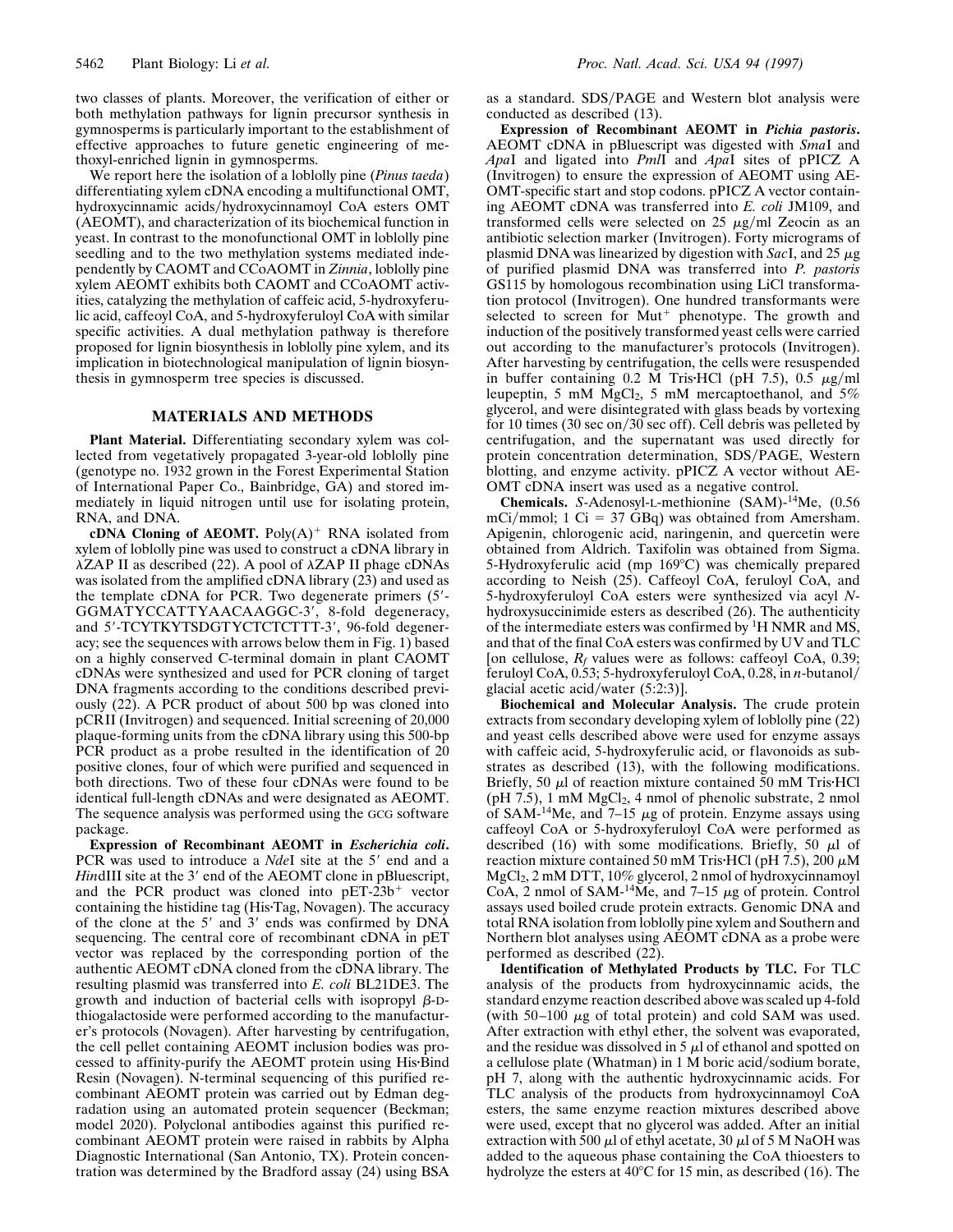mixture was acidified with 30  $\mu$ l of 6 M HCl, and the hydrolysis products, i.e., the hydroxycinnamic acids, were extracted with  $500 \mu l$  of ethyl acetate, the solvent was evaporated, and the residue was dissolved in 5  $\mu$ l of ethanol and separated by TLC as describe above.  $R_f$  values were as follows: caffeic acid, 0.85; ferulic acid, 0.45; 5-hydroxyferulic acid, 0.68; sinapic acid, 0.31.

## **RESULTS AND DISCUSSION**

**cDNA Cloning of AEOMT and Genome Organization of Loblolly Pine AEOMT.** We have repeatedly observed *in vitro* OMT activities with caffeic acid, 5-hydroxyferulic acid, caffeoyl CoA, and 5-hydroxyferuloyl CoA in crude protein extracts of secondary developing xylem of loblolly pine (Table 1). To our knowledge, this is the first report revealing that a gymnosperm species exhibits *in vitro* CAOMT and CCoAOMT activities with not only gymnosperm-related monomeric lignin precursors but also angiosperm-associated monomeric lignin precursors. We first speculated that, like in *Zinnia*, loblolly pine could also contain two classes of lignin pathway OMTs catalyzing independently the methylation of caffeic acid and caffeoyl CoA. We therefore initiated the cloning of loblolly pine OMTs, with the initial focus on PCR cloning of CAOMT. By aligning deduced amino acid sequences of eight different plant CAOMTs, a highly conserved domain of about 170 aa residues near the C-terminal was identified and used to design two degenerate primers for PCR with a pool of loblolly pine xylem cDNAs as the template. An amplified cDNA fragment of about 500 bp was cloned and sequenced, revealing  $\approx 60\%$ similarity with various plant CAOMT cDNA sequences encoding this conserved C-terminal domain. Using this 500-bp cDNA fragment as a probe, a full-length cDNA (AEOMT, Fig. 1) was isolated from loblolly pine xylem cDNA library; this cDNA was 1279-bp long with a 1143-bp coding region, predicting a 381-aa protein with a calculated  $M_r$  of 42,012 (Fig. 1). To produce recombinant AEOMT that can be readily purified for protein sequencing, AEOMT cDNA was expressed in *E. coli* to produce AEOMT–His·Tag fusion protein in the form of inclusion bodies. The AEOMT fusion protein was purified to apparent homogeneity with His Tag sequence-specific affinity column, and its purity was demonstrated by a single protein band of about 43 kDa, as estimated by SDS/PAGE. The molecular mass of the fusion protein was expected to be slightly higher than the calculated  $M_r$  of AEOMT due to the histidine-tagged amino acid residues. The N-terminal peptide of the purified AEOMT was sequenced and matched to the deduced amino acid sequence (italicized and underlined sequence in Fig. 1), confirming the authenticity of the cloned AEOMT. A Northern blot of loblolly pine xylem RNA was probed with AEOMT cDNA that hybridized to a message of about 1.3 kb, corresponding well with the length of the AEOMT clone (Fig. 2*A*). Southern blot analysis of loblolly pine genomic DNA at high stringency suggested that an AEOMT gene family may be present in the loblolly pine nuclear genome (Fig. 2*B*).

 ${\bf A} {\bf C} {\bf A} {\bf A} {\bf T} {\bf C} {\bf T} {\bf C} {\bf G} {\bf G} {\bf T} {\bf T} {\bf T} {\bf A} {\bf G} {\bf C} {\bf G} {\bf A} {\bf T} {\bf T} {\bf G} {\bf G} {\bf G} {\bf C} {\bf G} {\bf A} {\bf T} {\bf T} {\bf C} {\bf G} {\bf A} {\bf A} {\bf C} {\bf A} {\bf T} {\bf G} {\bf G} {\bf C} {\bf C} {\bf T} {\bf G} {\bf C} {\bf G} {\bf A} {\bf A} {\bf G}$ 60 M D S N M N G L A K 10  ${\bf AGCAACGGGTGCGAAATCAGTAGGGATGGATTTTTTGGAGGGAGGGAAGAGGAATTGCAG 120}$ 

S N G C E I S R D G F F E S E E E E L Q 30 GGGCAGGCAGAGGCTTGGAAGTGTACCTTCGCGTTTGCGGAGTCGTTGGCGGTGAAATGC 180 G O A E A W K C T F A F A E S L A V K C  ${\tt GTGGTTTTGCTGGGAATTCCCGACATGATCGCTCGCGAAGGTCCCCGCGCCACTCTTTCC}$ 240 VLLGIPDMIAREGPRATLS 70  ${\tt CTTTGCGAAATCGTGGCCAACCTGCCCACTGAATCTCCCGATGCCGCCTGCCTTTCAGA} \quad \, {\tt 300}$ L C E I V A N L P T E S P D A A C R 90  ${\bf ATTATGCGCTTCCTCGTGGCTAAGGGCATCTTCCCGGCCTCCAAAAGCGCGCGGAGGGCT}$ 360 I M R F L V A K G I F P A S K S A R R R 110  ${\tt \texttt{GCTTCGAGACGAGATATGGCCTCACGCCGCGTCCAAGTGCTGGTGAAAGGGCGGGAG} \quad \textbf{420}}$ A F E T R Y G L T P A S K W L V K G R E 130 CTTTCGATGGCGCCCATGCTGTTGATGCAGAACGACGAGACAACGTTAGCGCCGTGGCAC 480 MAPMLLMQNDETTLAPWH 150  $L_S$ H F N E C V L E G G V A F Q K A N G A E 170  ${\bf ATCTGGTCTTATGCCTCCGATCATCCTGACTTCAA\underline{CAATC}T\underline{CTTCAACAA}C\underline{G}CCATGGCC-600}$ T W S Y A S D H P D F N N I, F N N A M A 190  ${\tt TGCAACGCCAGAATTGTGATGAAGGCTATTCTGTCGAAATACCAAGGCTTCCACTCCCTC} \qquad 660$ C N A R I V M K A I L S K Y Q G F H S L 210  ${\bf AATT CCTTGGTGGACGTTGGGGTGGGACTGGAACCGCCGTGGCAGAGATTGTTRGAGCT}$ L V D V G G G T G T A V A E I V R A 230  $N$ TACCCTTTCATCAGAGGCATCAACTACGACCTCCCCCATGTCGTGGCCACTGCTTCGTCT 780 FIRGINYDLPHVVATASS 250  $V$   $P$  ${\tt CTGT CAGGTGTG CAG CAGTGGGGGGAGACATGTTCGAAACAGTGCC CACTGCCGATGCC}$ G V Q H V G G D M F E T V P T A D A 270 ATATTCATGAAGTGGATCATGCATGACTGGAACGATGAGGACTGTATCAAGATACTCAAG 900 MKWIMHDWNDEDCIKILK 290  $T$  F  ${\tt AATTGCAGGAAAGCGATCCCTGATACAGGGAAGGTGATCATAGTAGCCGTCGTCGTGGAC}$ 960 RKAIPDTGKVIIVDVVLD 310  ${\tt GCCGATCAAGGAGATAATACTGATAAAAAGAGAAAGAGCCGTGGATCCAATTGTTGGC\_1020}$ A D Q G D N T D K K R K K A V D P I V G 330  $\underline{\texttt{GAATGGAAGAGAATCTTATTGGAAGGGCGGTTTAGTCGTTACAACATAATCGAAATTCCA}$  1140 WKRILLEGGFSRYNIIEIP 370  $\mathbf E$  ${\tt CGGTTGCAGTCTGTGATTGAGGGCTTCCCTCGTTGAGCTGTATGCATATTCTGAATACAT\ 1200}$ Q S V I E A F P R 381 AAAAAAAAAAAAAAAAAAA

FIG. 1. The nucleotide and the deduced amino acid sequence of loblolly pine AEOMT cDNA. The translational initiation codon (with a bold line above it) indicates the plant-specific favorable context (27,  $28$ ). The putative polyadenylylation signals in the  $3'$  noncoding region (29) are double underlined. The N-terminal sequence confirmed by amino acid sequencing is italicized and underlined, and the degenerate PCR primers are indicated by arrows. The numbers indicate the number of nucleotides and amino acids (boldface tape).

Using a similar strategy, we then explored the possibility of cloning loblolly pine CCoAOMT cDNA. However, attempts to amplify CCoAOMT cDNA fragments from loblolly pine cDNA library and xylem mRNA by PCR and reverse transcriptase–PCR, respectively, using plant CCoAOMT-specific degenerate primers were unsuccessful. Also, no signal could be detected in loblolly pine genomic DNA Southern and xylem RNA Northern blots which were probed with *Stellaria* CCoAOMT cDNA (20) at various levels of stringency. This is surprising because all known plant CCoAOMTs exhibit over 90% identity at both nucleotide and amino acid sequence levels, and a loblolly pine homologue should have been detected if it existed in loblolly pine xylem. These results imply that, if there is a CCoAOMT in loblolly pine, its cDNA sequence must be highly distinct from other plant CCoAOMT cDNAs. Another possibility is that our original speculation of

Table 1. Substrate specificity of AEOMT in crude extracts of loblolly pine xylem and yeast, and antibody inhibition of AEOMT activity

|                       | Loblolly pine xylem<br>extracts |           | Yeast recombinant<br><b>AEOMT</b> |           | Loblolloy pine xylem<br>$extracts + antibody$ |                | Yeast recombinant<br>$A EOMT + antibody$ |                |
|-----------------------|---------------------------------|-----------|-----------------------------------|-----------|-----------------------------------------------|----------------|------------------------------------------|----------------|
| Substrate             | Spec. act.                      | Rel. act. | Spec. act.                        | Rel. act. | Spec. act.                                    | $%$ inhibition | Spec. act.                               | $%$ inhibition |
| Caffeic acid          | $441 \pm 37$                    | 100       | $310 \pm 32$                      | 100       | $317 \pm 40$                                  | 28             | $214 \pm 15$                             | 31             |
| 5-Hydroxyferulic acid | $346 \pm 25$                    | 78        | $235 \pm 26$                      | 76        | $286 \pm 16$                                  |                | $198 \pm 24$                             | 16             |
| Caffeoyl CoA          | $755 \pm 33$                    | 171       | $268 \pm 28$                      | 86        | $446 \pm 32$                                  | 41             | $105 \pm 3$                              | 61             |
| 5-Hydroxyferuloyl CoA | $657 \pm 31$                    | 149       | $210 \pm 12$                      | 68        | $331 \pm 24$                                  | 50             | $95 + 13$                                | 55             |

Spec. act., specific activity (in pmol/min/mg); Rel. Act., relative activity (in %). The specific activities were mean  $\pm$  SD (*n* = 6 independent assays). Crude extract protein (7  $\mu$ g) was incubated with antiserum or preimmune antiserum (14  $\mu$ g of protein) for 10 min at room temperature before addition of enzyme assay components. Preimmune serum had no effect on AEOMT activity. All controls used boiled protein extracts.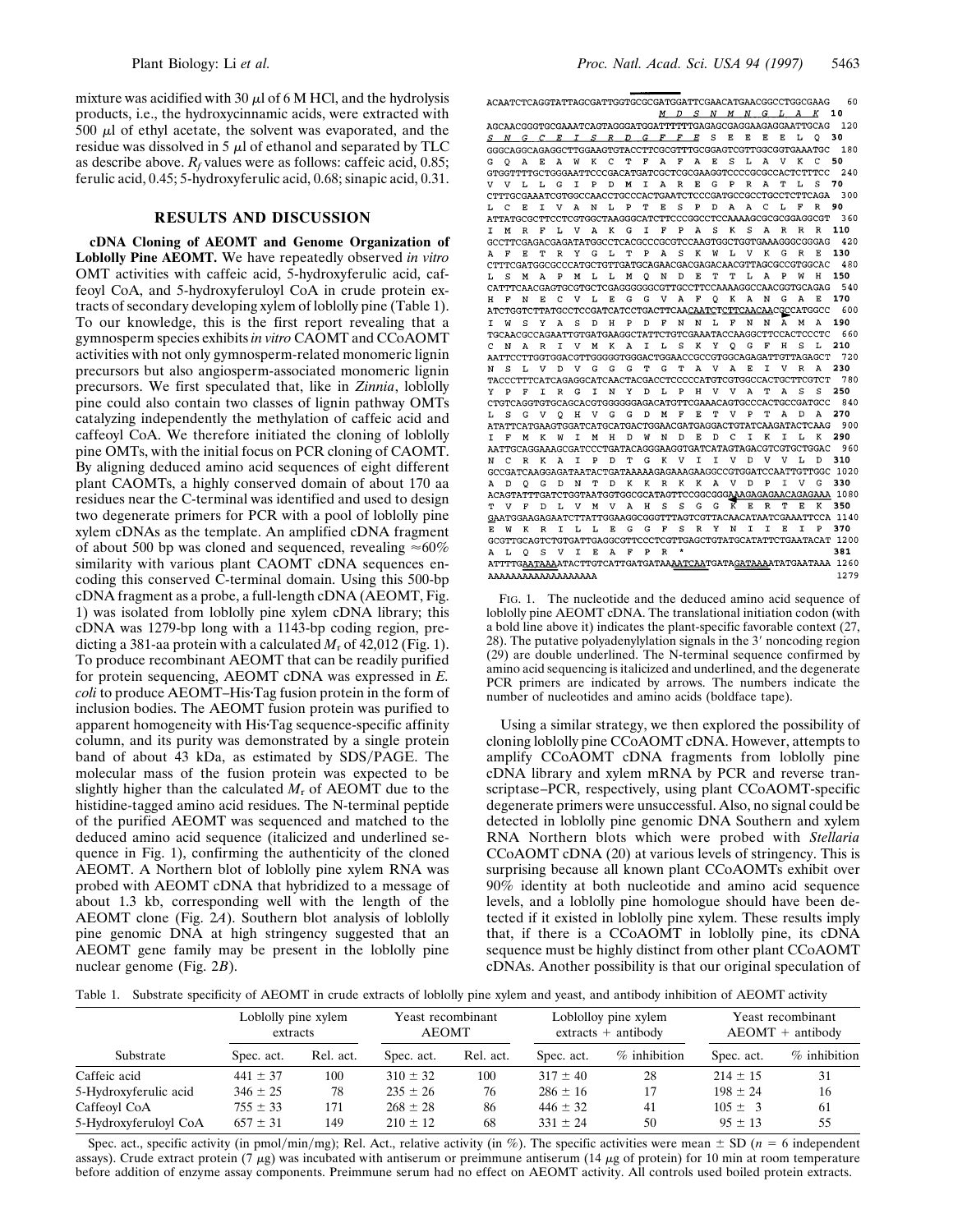

FIG. 2.  $(A)$  Northern blot analysis of total RNA (20  $\mu$ g) from loblolly pine xylem, probed with 32P-labeled AEOMT cDNA. (*B*) Southern blot analysis of loblolly pine genomic DNA  $(50 \mu g$  per lane) digested with *Bam*HI (lane B), *Hin*dIII (lane H), and *Sac*I (lane S), probed with 32P-labeled AEOMT cDNA. One kb DNA ladder (GIBCO) was used as size markers, and values are given in kilobases.

CAOMT and CCoAOMT being two independent enzymes in loblolly pine xylem was incorrect, and the activities of these enzymes observed in loblolly pine xylem extracts could be originated from a common OMT, such as AEOMT.

**Comparative Sequence Analysis Suggests That AEOMT Is a Novel SAM-Dependent OMT.** To test whether AEOMT protein sequence is related to angiosperm dicot CAOMTs and CCoAOMTs, multiple sequence alignment of all these plant proteins (eight CAOMTs and nine CCoAOMTs) available in the GenBank database was conducted. It revealed that the deduced AEOMT protein shows 39–41% overall sequence identity (59–62% similarity) with all CAOMT proteins and exhibits insignificant identity (15–17%) with CCoAOMT proteins. The most unique region in AEOMT protein is a stretch of 40 aa (amino acids 1–40 in Fig. 1) at the N terminus that is not conserved between AEOMT and CAOMTs. The following  $\approx$ 160 aa (amino acids 44–211 in Fig. 1) show only weak similarity with CAOMTs. It is in a stretch of about 170 aa (amino acids 213–381 in Fig. 1) toward the C-terminal half that a reasonable amino acid conservation  $(42-50\% \text{ identity}/65-$ 72% similarity) can be found between AEOMT and CAOMTs. These analyses indicated that, although AEOMT is not sequence-related to CCoAOMT, AEOMT is partially similar to but clearly distinguishable from plant CAOMTs. However, AEOMT might not be qualified as a member of CAOMT for the reason that all CAOMTs generally share 70–85% overall sequence identity.

Similar to the case of CAOMTs, all dicot CCoAOMTs show more than 90% overall sequence identity and 95% similarity. In all CCoAOMTs, an amino acid sequence motif GXXXGYS (30) was found to be conserved and was proposed to be a SAM binding domain (17). However, this motif cannot be the only SAM binding domain because it is absent in all SAMdependent plant CAOMTs. Moreover, two SAM-dependent flavonoid OMTs (FOMTs; GenBank accession nos. L10211 and U16794) also do not have the GXXXGYS motif. Instead, three different motifs were found to be conserved in all known plant CAOMTs, CCoAOMTs, and FOMTs, and in loblolly pine AEOMT, as shown in Fig. 3. Although motifs I and III have been previously suggested as possible SAM binding domains in plant CAOMTs (12), the presence of motifs I, II, and III in all these plant OMTs was identified for the first time. Since CAOMTs, CCoAOMTs, and FOMTs mediate the methylation of distinct substrates, their common conserved amino acid sequence motifs are likely to be the binding domains for their common substrate, SAM. It is interesting to note that the spatial arrangement of these three motifs in AEOMT is identical to that of the three conserved motifs in CAOMTs, and there seems to be an overall similar arrangement of these three motifs in all OMTs examined (Fig. 3), indicating a spatial relationship that might be important in the native form of these

| <b>Motif I:</b>  | <b>SEQUENCE</b>                              | <b>POSITION</b>        |
|------------------|----------------------------------------------|------------------------|
| Consensus        | LXXLVDVGGXXG                                 |                        |
| PINE AEOMT       | ĸ<br><b>LNSLVDVGGGTG</b>                     | 210 AA                 |
| CAOMT & FOMT     | LKSLVDVGGGTG                                 | ~205 AA                |
| DICOT CCOAOMT    | NΤ<br><b>LIDLVKVGGVIG</b><br>Е<br>L<br>I.    | $-175$ AA              |
| <b>Motif II:</b> | <b>SEQUENCE</b>                              | <b>POSITION</b>        |
| Consensus        | <b><i>VAXADAXXXKWV</i></b><br>P P<br>YI<br>G |                        |
| PINE AEOMT       | <b>VPTADAIFMKWI</b>                          | 265 AA                 |
| CAOMT & FOMT     | <b>VPKADAVFMKWI</b><br>I<br>G.               | $-250$ AA              |
| DICOT CCOAOMT    | <b><i>VAPADAPLRKYV</i></b><br>P.<br>м        | $-196$ AA              |
| Motif III:       | <b>SEQUENCE</b>                              | <b>POSITION</b>        |
| Consensus        | <b>ALAXXGKVEL</b><br>PRIII<br>IP.            |                        |
| PINE AEOMT       | <b>AIPDTGKVII</b>                            | 295 AA                 |
| CAOMT & FOMT     | <b>ALPDNGKVIL</b>                            | $-285$ AA              |
| DICOT CCOAOMT    | E<br><b>ALAADPRVEI</b><br>v<br>I             | $-220$ AA              |
| motif I<br>43 аа | motif III<br>motif II<br>18 aa               | .381 AEOMT<br>22       |
| 43 аа<br>1.      | 18 аа                                        | ~365 CAOMT             |
| 10 aa<br>1.      | 12 aa                                        | <b>CCoAOMT</b><br>~241 |

FIG. 3. The three conserved motifs and their positions in the loblolly pine AEOMT, dicot CAOMT, FOMT, and CCoAOMT. The diagrammatic representation below the description of motifs indicates the spatial arrangement of three motifs in relation to the total number of amino acids present in each type of OMT.

motifs for binding the common substrate SAM. Therefore, in addition to GXXXGYS in plant CCoAOMTs, these three consensus motifs could be significant SAM binding domains in all these known plant OMTs, providing evidence that AEOMT represents an SAM-dependent OMT. Because it is not sequence-related to CCoAOMT and has a sequence distinguishable from CAOMT, AEOMT can be considered to represent a novel class of SAM-dependent OMTs. Subsequent to the deposition of this AEOMT in the GenBank database, an OMT sequence from monterey pine was recently deposited (accession no. U70873); this sequence shows 98% similarity with loblolly pine AEOMT and could thus be regarded as another member of this class.

**AEOMT Functionally Acts as Both CAOMT and CCoAOMT.** Because AEOMT could be the common enzyme responsible for the observed CAOMT and CCoAOMT activities in extracts of loblolly pine xylem as we speculated, we decided to use a variety of OMT substrates to characterize the biochemical function of AEOMT protein in yeast *P. pastoris*. These substrates include those related to lignin biosynthesis, such as caffeic acid, caffeoyl CoA, 5-hydroxyferulic acid, and 5-hydroxyferuloyl CoA, and those associated with flavonoid biosynthetic pathways, such as apigenin, naringenin, quercetin, and taxifolin. Six independent assays for each of the lignin pathway-associated substrates were performed, and strong methylation activities of AEOMT with all these substrates were observed in crude extracts of *P. pastoris* expressing AEOMT cDNA (Table 1), whereas no such activity could be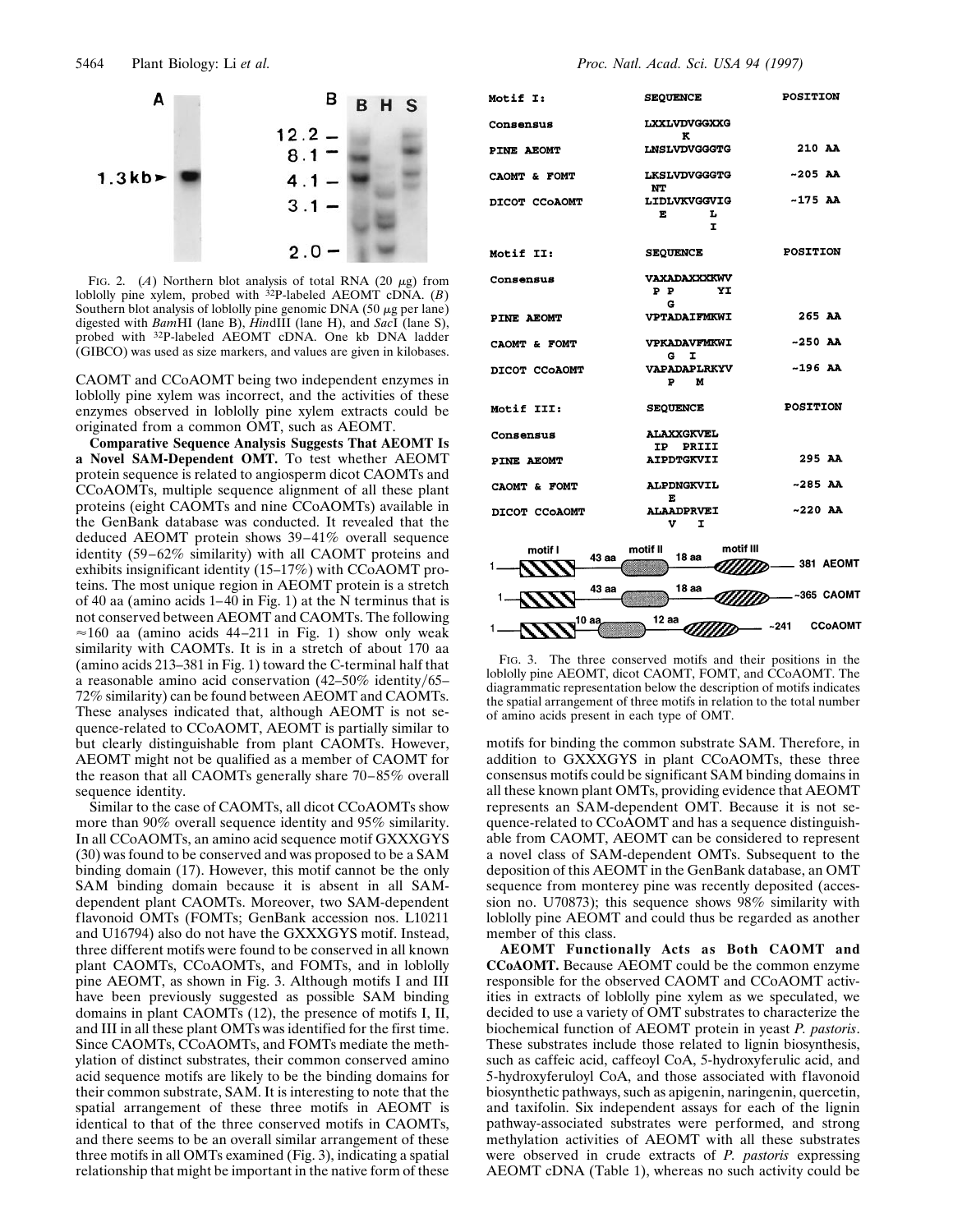detected in extracts of *P. pastoris* containing vector only. It appears that both xylem and yeast-expressed AEOMTs have a slight preference for substrates that are related to guaiacyl lignin. The identity of both yeast and plant AEOMT-mediated reaction products from caffeic acid, caffeoyl CoA, 5-hydroxyferulic acid, and 5-hydroxyferuloyl CoA were confirmed to be their methylated counterparts, i.e., ferulic acid, feruloyl CoA, sinapic acid, and sinapoyl CoA, respectively, as analyzed by TLC (Fig. 4). However, the yeast-expressed AEOMT was completely inactive with all FOMT substrates tested, such as apigenin, naringenin, quercetin, and taxifolin, and with chlorogenic acid, a phenolic substrate for other nonlignin products (5). These results provide unequivocal evidence that AEOMT represents a common SAM-dependent OMT with both CA-OMT and CCoAOMT activities for mediating the methylation pathways specifically in lignin biosynthesis in loblolly pine xylem. It is surprising that AEOMT does not share any meaningful protein sequence identity with any known plant CCoAOMT protein but uses efficiently the CCoAOMT substrates. On the other hand, despite the existence of some sequence similarity between AEOMT and FOMT proteins, AEOMT does not methylate FOMT substrates. These surprising observations have also been shown recently for some other enzymes. For example, an *Arabidopsis thaliana* defense-related protein ELI3, originally predicted to be a mannitol dehydrogenase (MAD) (31) based solely on a convincingly high overall amino acid sequence identity of 68% to a known MAD protein from celery (*Apium graveolens*), was confirmed to be a benzyl alcohol dehydrogenase (BAD) that exhibited completely different substrate specificity from MAD enzyme (32). Furthermore, a lignin pathway cinnamyl alcohol dehydrogenase (CAD) protein from *Eucalyptus gunnii* (33) shares over 50% overall amino acid sequence identity with this *A. thaliana* BAD but was found inactive with the BAD substrates (32). Thus, the results of AEOMT functional identification shown above further demonstrate that inference of enzyme function based mainly on the deduced amino acid sequence similarity to known proteins can sometimes be misleading.



FIG. 4. TLC analysis of loblolly pine xylem and yeast-expressed AEOMT enzyme reaction products. Lanes: 1, authentic 5-hydroxyferulic acid (5HFA) only; 2, authentic sinapic acid (SA) only; 3, control (boiled plant extracts + 5HFA); 4, plant crude extracts (50  $\mu$ g of total protein) + 5-hydroxyferulic acid; 5, yeast crude extracts (100  $\mu$ g of total protein)  $+$  5-hydroxyferulic acid; 6, authentic caffeic acid (CA) only; 7, authentic ferulic acid (FA) only; 8, control (boiled plant extracts + caffeic acid); 9, plant crude extracts (50  $\mu$ g of total protein) + caffeic acid; 10, yeast crude extract (100  $\mu$ g of total protein) + caffeic acid. Data are shown for products sinapic acid (lanes 4 and 5) and ferulic acid (lanes 9 and 10) from 5-hydroxyferulic acid and caffeic acid, respectively. 5-Hydroxyferulic acid shown in lanes 4 and 5 and caffeic acid in lanes 9 and 10 were unreacted substrates. 5-Hydroxyferulic acid (lane 3) and caffeic acid (lane 8) were not converted in control assays. Methylated products from hydroxycinnamoyl CoA esters were hydrolyzed to release the corresponding hydroxycinnamic acids that were separated by TLC and gave results as shown above.

To our knowledge, gymnosperm OMTs have only been previously studied by Higuchi and associates (34, 35) using seedlings as the protein source. They showed that the specific activity of loblolly pine seedling OMT catalyzing the methylation of caffeic acid was 3.3 times that mediating the methylation of 5-hydroxyferulic acid (35). However, our current study demonstrated that the specific activity of AEOMT in crude extracts of secondary developing xylem of loblolly pine was only 1.3 times higher with caffeic acid than with 5-hydroxyferulic acid (Table 1). A 1.3 times higher catalytic efficiency for methylating caffeic acid over 5-hydroxyferulic acid was also confirmed for the yeast-expressed AEOMT (Table 1), revealing that xylem AEOMT is functionally distinct from loblolly pine seedling OMT. These results and genomic Southern analysis (Fig. 2*B*) further illustrate the polymorphism of OMT in loblolly pine. Consequently, the difference in biochemical function between xylem AEOMT and seedling OMT probably reflects their distinct physiological roles *in vivo*. In any case, the current results suggest that if 5-hydroxyferulic acid is available *in vivo* in loblolly pine secondary xylem, it could also be efficiently methylated by AEOMT to synthesize precursors for potential production of angiosperm-like lignin in woody tissue of loblolly pine.

Although having a similar specific activity with these four monomeric lignin precursors, the yeast-expressed AEOMT seemed to exhibit a slightly better catalytic activity with hydroxycinnamic acids than with hydroxycinnamoyl CoA esters (Table 1). In contrast, in extracts of loblolly pine secondary xylem, hydroxycinnamoyl CoA esters were methylated more efficiently than their corresponding hydroxycinnamic acids (Table 1). This difference between yeast-expressed AEOMT and plant enzyme systems in using hydroxycinnamoyl CoA esters, along with the identical efficiency between these two enzyme systems in converting hydroxycinnamic acids, suggests the possible existence of another OMT enzyme in loblolly pine xylem, which also uses these CoA esters. In all events, the results of this study strongly support the notion that AEOMT represents a new class of SAM-dependent OMT that is distinct from CAOMTs and CCoAOMTs with respect to both biochemical function and amino acid sequence. In this regard, it should be stressed that the concept of CAOMT and CCoAOMT mediating two independent methylation pathways in lignin biosynthesis is not a general one; it could be valid for *Zinnia* (17, 18) but might not be applicable to loblolly pine.

The purified AEOMT-His Tag fusion protein was used as an antigen to prepare anti-AEOMT polyclonal antibodies to further characterize AEOMT proteins. In a Western blot analysis using this antibody as a probe, both yeast-expressed AEOMT and loblolly pine xylem proteins exhibited a single major immunoreactive band with an estimated molecular mass of 42 kDa, which corresponded well with the predicted molecular mass of the AEOMT polypeptide and was as expected,



FIG. 5. Western blot analysis of AEOMT. Lanes: 1, total protein (15  $\mu$ g) from *E. coli* containing vector only (*E. coli* control); 2, purified insoluble AEOMT fusion protein  $(0.5 \mu g)$  from *E. coli* expressing AEOMT cDNA, with an approximate size of 43 kDa; 3, total soluble protein  $(30 \mu g)$  from yeast containing vector only (yeast control); 4, AEOMT protein ( $\approx$ 42 kDa) in total soluble protein (30  $\mu$ g) from yeast expressing AEOMT cDNA; 5, AEOMT protein  $(*42 kDa)$  in total soluble protein  $(14 \mu g)$  from secondary developing xylem of loblolly pine. Molecular mass markers are to the left.